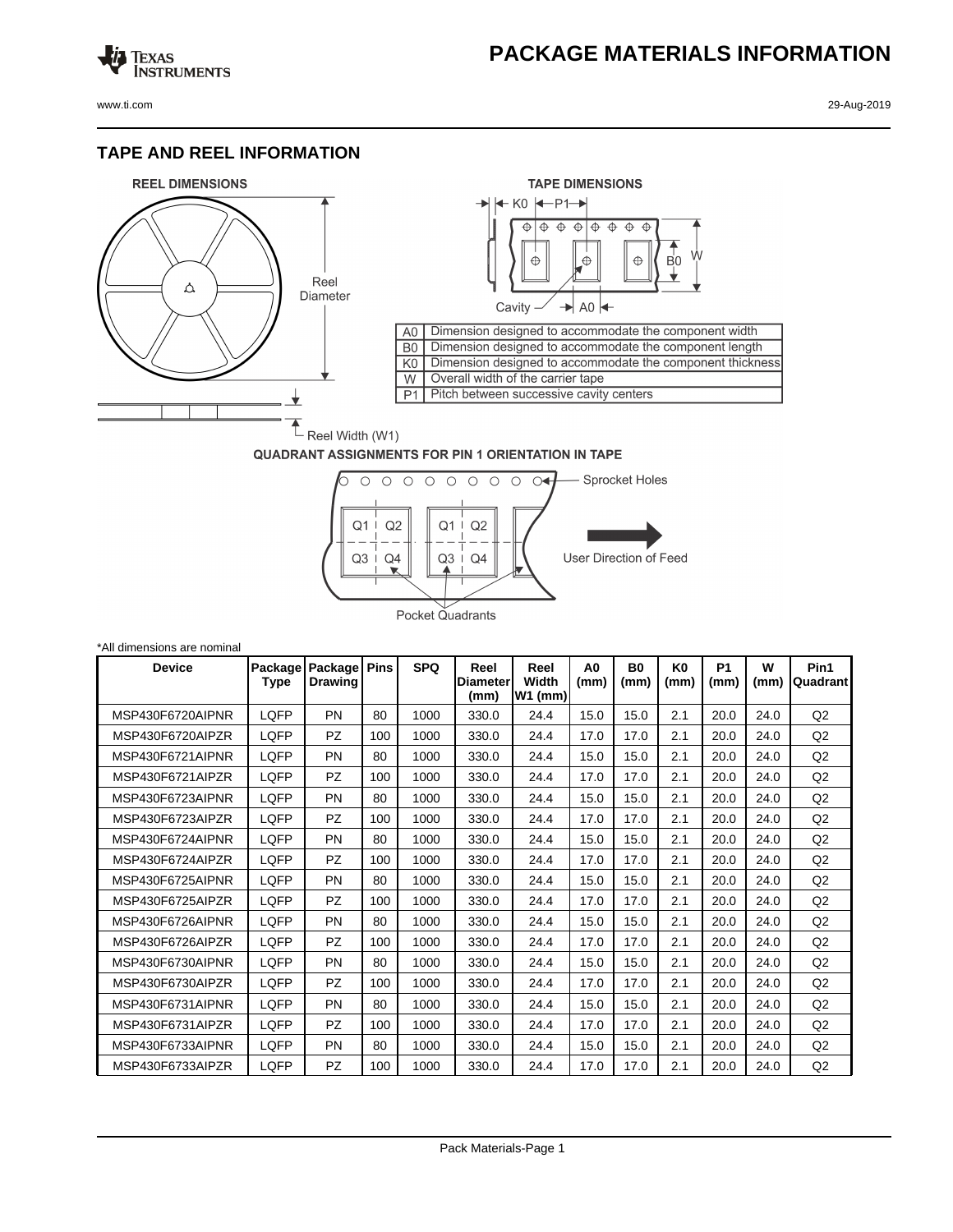# **PACKAGE MATERIALS INFORMATION**



www.ti.com 29-Aug-2019

| <b>Device</b>    | Package<br>Type | Package   Pins<br><b>Drawing</b> |     | <b>SPQ</b> | Reel<br><b>IDiameter</b><br>(mm) | Reel<br>Width<br>(mm)<br>IW1 | A0<br>(mm) | B <sub>0</sub><br>(mm | K <sub>0</sub><br>(mm) | P <sub>1</sub><br>(mm) | W<br>(mm) | Pin1<br>Quadrant |
|------------------|-----------------|----------------------------------|-----|------------|----------------------------------|------------------------------|------------|-----------------------|------------------------|------------------------|-----------|------------------|
| MSP430F6734AIPNR | LQFP            | PN                               | 80  | 1000       | 330.0                            | 24.4                         | 15.0       | 15.0                  | 2.1                    | 20.0                   | 24.0      | Q <sub>2</sub>   |
| MSP430F6734AIPZR | LOFP            | PZ                               | 100 | 1000       | 330.0                            | 24.4                         | 17.0       | 17.0                  | 2.1                    | 20.0                   | 24.0      | Q <sub>2</sub>   |
| MSP430F6735AIPNR | LOFP            | PN                               | 80  | 1000       | 330.0                            | 24.4                         | 15.0       | 15.0                  | 2.1                    | 20.0                   | 24.0      | Q <sub>2</sub>   |
| MSP430F6735AIPZR | LQFP            | PZ                               | 100 | 1000       | 330.0                            | 24.4                         | 17.0       | 17.0                  | 2.1                    | 20.0                   | 24.0      | Q <sub>2</sub>   |
| MSP430F6736AIPNR | LOFP            | <b>PN</b>                        | 80  | 1000       | 330.0                            | 24.4                         | 15.0       | 15.0                  | 2.1                    | 20.0                   | 24.0      | Q <sub>2</sub>   |
| MSP430F6736AIPZR | <b>LQFP</b>     | PZ                               | 100 | 1000       | 330.0                            | 24.4                         | 17.0       | 17.0                  | 2.1                    | 20.0                   | 24.0      | Q2               |



| *All dimensions are nominal |              |                        |             |            |             |            |             |
|-----------------------------|--------------|------------------------|-------------|------------|-------------|------------|-------------|
| <b>Device</b>               | Package Type | <b>Package Drawing</b> | <b>Pins</b> | <b>SPQ</b> | Length (mm) | Width (mm) | Height (mm) |
| MSP430F6720AIPNR            | LOFP         | <b>PN</b>              | 80          | 1000       | 350.0       | 350.0      | 43.0        |
| MSP430F6720AIPZR            | LQFP         | PZ.                    | 100         | 1000       | 350.0       | 350.0      | 43.0        |
| MSP430F6721AIPNR            | LQFP         | <b>PN</b>              | 80          | 1000       | 350.0       | 350.0      | 43.0        |
| MSP430F6721AIPZR            | LQFP         | <b>PZ</b>              | 100         | 1000       | 350.0       | 350.0      | 43.0        |
| MSP430F6723AIPNR            | LQFP         | <b>PN</b>              | 80          | 1000       | 350.0       | 350.0      | 43.0        |
| MSP430F6723AIPZR            | LQFP         | PZ.                    | 100         | 1000       | 367.0       | 367.0      | 45.0        |
| MSP430F6724AIPNR            | LQFP         | <b>PN</b>              | 80          | 1000       | 350.0       | 350.0      | 43.0        |
| MSP430F6724AIPZR            | LQFP         | PZ.                    | 100         | 1000       | 350.0       | 350.0      | 43.0        |
| MSP430F6725AIPNR            | LQFP         | <b>PN</b>              | 80          | 1000       | 350.0       | 350.0      | 43.0        |
| MSP430F6725AIPZR            | LQFP         | <b>PZ</b>              | 100         | 1000       | 367.0       | 367.0      | 45.0        |
| MSP430F6726AIPNR            | LQFP         | <b>PN</b>              | 80          | 1000       | 367.0       | 367.0      | 45.0        |